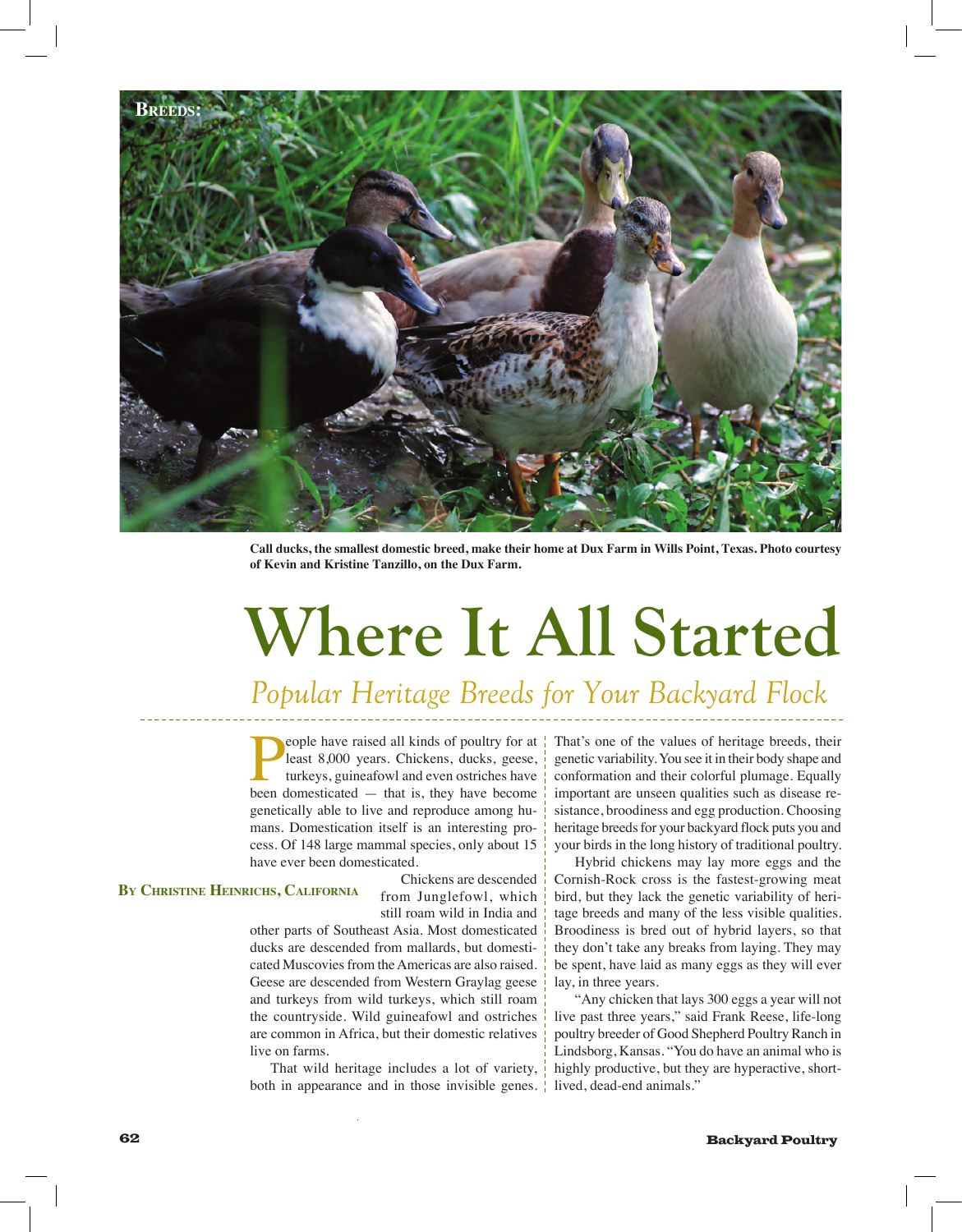Because they are hybrids, with the  $\frac{1}{2}$ vigor of cross-breeding, they can't pass that on to their offspring, even if they were able to brood them. Cornish-Rock crosses do little but eat and grow. They are physically unable to reproduce.

"Healthy, balanced heritage breed birds have a healthy immune system," Reese said. "They are like athletes who have trained. Don't expect morbidly obese animals to be athletes. They are bred to be what they are."

Reese has worked with the Livestock Conservancy and others to develop a marketing definition of Heritage Chickens (find the full definition on page 64): "A Heritage Egg can only be produced by a Standard-bred Chicken admitted by the American Poultry Association. A Heritage Chicken is hatched from a Heritage Egg sired by an American Poultry Association Standard-bred Chicken established prior to the mid-20th century, is slow growing, naturally mated with a long productive outdoor life."

That definition is a foundation on which to build a market for traditional breed poultry and educate the public. A USDA-approved definition would require producers to meet that definition in order to label their products as "heritage," and sell for a premium price. One of Mr. Reese's goals was to write the definition so that it would not be subject to being subverted by the poultry industry the way "natural," "free range' and "organic" often are. A precise definition is necessary to prevent unqualified companies from labeling their products with it, until the term loses its meaning and the producer loses the market premium.

The American Poultry Association has a Heritage Breeds Committee to explore how the APA could lead in certifying flocks in the marketplace.

#### **Breeds for Backyard Flocks**

Identify the breeds that suit your needs. Just as a hunter wouldn't choose a Chihuahua for a hunting dog, small flock keepers should choose breeds that suit them. Silkies, Dorkings and Cochins have gentle personalities that make them desirable birds for households with young children. Bantams are small breeds, easier for small hands to hold.

Wyandottes, Leghorns, Rhode Island Reds, Plymouth Rocks, New Hampshires, Orpingtons, Polish and Houdans were commercial production breeds in the early 20th century. Javas, Dominiques, Buckeyes, Delawares, New Hampshires, Rocks and Rhode Island Reds are among the historic chicken breeds that are appearing more frequently at poultry shows. Some breeds, such as the New Hampshire, are often shown, but most do not meet the Standard.

Mr. Reese has focused on New Hampshires and is making good progress with them. "It takes years of commitment, but it's so satisfying to walk out and look at your flock and be happy with what you see."

Attend a poultry show and meet the breeders. Consider visiting the farm where they raise their flocks.

"Seek out those people who have dedicated their lives to quality and proper breeding," Mr. Reese said. "See how the

a muddy pond.

They have five toes, like the Dorking and the Silkie. They are a medium sized bird, at 6 pounds for a rooster and 4 pounds for a hen. Bantams top out at 22 to 26 ounces. They are good layers of white eggs, your bonus for keeping such distinctive birds.

Bantams are small chickens, generally one-fifth to one-third the size of large fowl, weighed in ounces rather than pounds. Most are small versions of standard size chickens, but some are True Bantams, such as Nankins and Silkies. They require proportionately less space and feed.

Modern Games, both large fowl and bantams, were bred exclusively for showing. They have an unusual, modern art appearance. Japanese bantams hold their



**These Royal Palm turkeys strut on Ryon Carey's farm in Kansas. A guinea fowl keeps them company. Photo by Christine Heinrichs.**

mom and dad birds treat you. Find out what it takes to maintain a good flock of these birds."

Breeds may be familiar, such as the Rhode Island Red, the state bird of Rhode Island, or obscure. Sultan chickens were bred as ornamental birds for Turkish royalty by the 19th century. They are decorative indeed, with full flowing white crests, muffs and beards, long feathers gracing their legs. Their feathery legs, called vulture hocks, are undesirable in other breeds, but in the case of Sultans, they add to the allure. To keep those feathery feet attractive, you won't want them spending time around the edge of black tails high above their white bodies. Silkies have unusual hair-like feathers. Bantams come in every color imaginable.

Many bantams retain good mothering characteristics and will happily set on eggs and raise chicks for you. Their eggs, though small, are tasty. A friend finds one regular chicken egg too small for breakfast and two too large, but two bantam eggs just right.

#### **Add Ducks to your Flock**

Mandarin ducks and Wood ducks look as if someone painted them, with distinct brightly colored green, red, brown and white markings. The drakes, at any rate.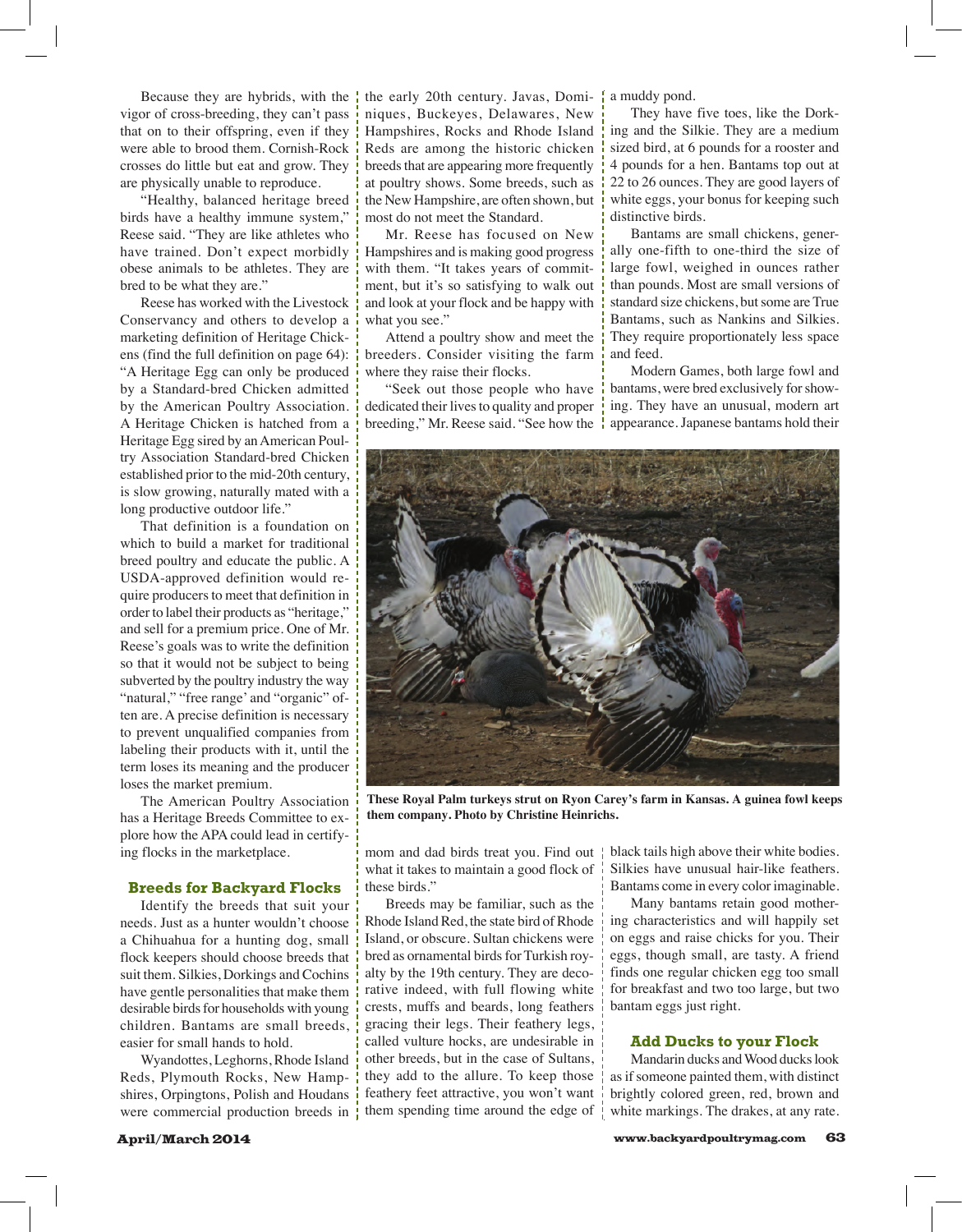### Hoffman **Hatchery**



## Kencove Farm Fence

### Hawkeye Steel Products

**Breeder Dave Kozakiewicz took this photo of his Sebastopol geese at sunset on his Michigan farm.**

The hens, like so many waterfowl, have camouflage plumage that is less striking. They happily nest in boxes and will raise a clutch of youngsters for you.

Wood ducks are native to North America, one of the few duck breeds that nest in trees. That first step out of the nest can be a big one for ducklings — jumps as long as 290 feet, without injury, have been documented. They naturally produce two broods in a year. You may attract some wild ones to your pond, or you can acquire domestically raised birds. Trimming the primary flight feathers on one wing will keep them from flying away, although domestic birds may willingly stay in the comfortable surroundings you provide.

Mandarin ducks are Asian cousins to Wood ducks. While they are not native to North America, they do well here. Their stunning plumage makes them popular in private collections. While their wild numbers in China are declining, they are doing well in domestic flocks. Pairs bond for life, making them a symbol of marital love and fidelity, often used to bless Chinese weddings.

Not everyone finds the caruncles of Muscovy ducks attractive, but they are a  $\frac{1}{1}$ conversation point. The fleshy growths on their heads are warty and strange. These large ducks, native to the American  $\frac{1}{1}$ 

continents, can be friendly companions. The hens are good mothers and naturally lay quite a few eggs. Crested ducks have feathered knobs on their heads, giving them an eye-catching appearance. Runner ducks are often described as "wine bottles with legs." With supportive diet, they lay as many eggs as chickens, and come in many colors.

Bantam ducks, weighing less than two pounds, may suit you. Call ducks were originally bred to attract wild ducks by calling them down to the hunter's blind. They retain their inclination to call, and are vocal and sociable. East Indies ducks glimmer with greenish iridescence on their black plumage.

#### **Geese are Beautiful**

Historic geese breeds such as Embden, Toulouse and Pomeranian have smooth feathers, but Sebastopol geese look as if someone curled theirs. Their soft, flowing ruffles give them the appearance of fantastic dream birds. Their feathers are as much as four times as long as normal feathers, with flexible shafts that spiral, draping down to the ground.

They are an ancient utility breed, hardy and respectable egg layers of 25 to 35 eggs a year. Goose eggs can substitute for chicken eggs in cooking and are especially valued in baking. Their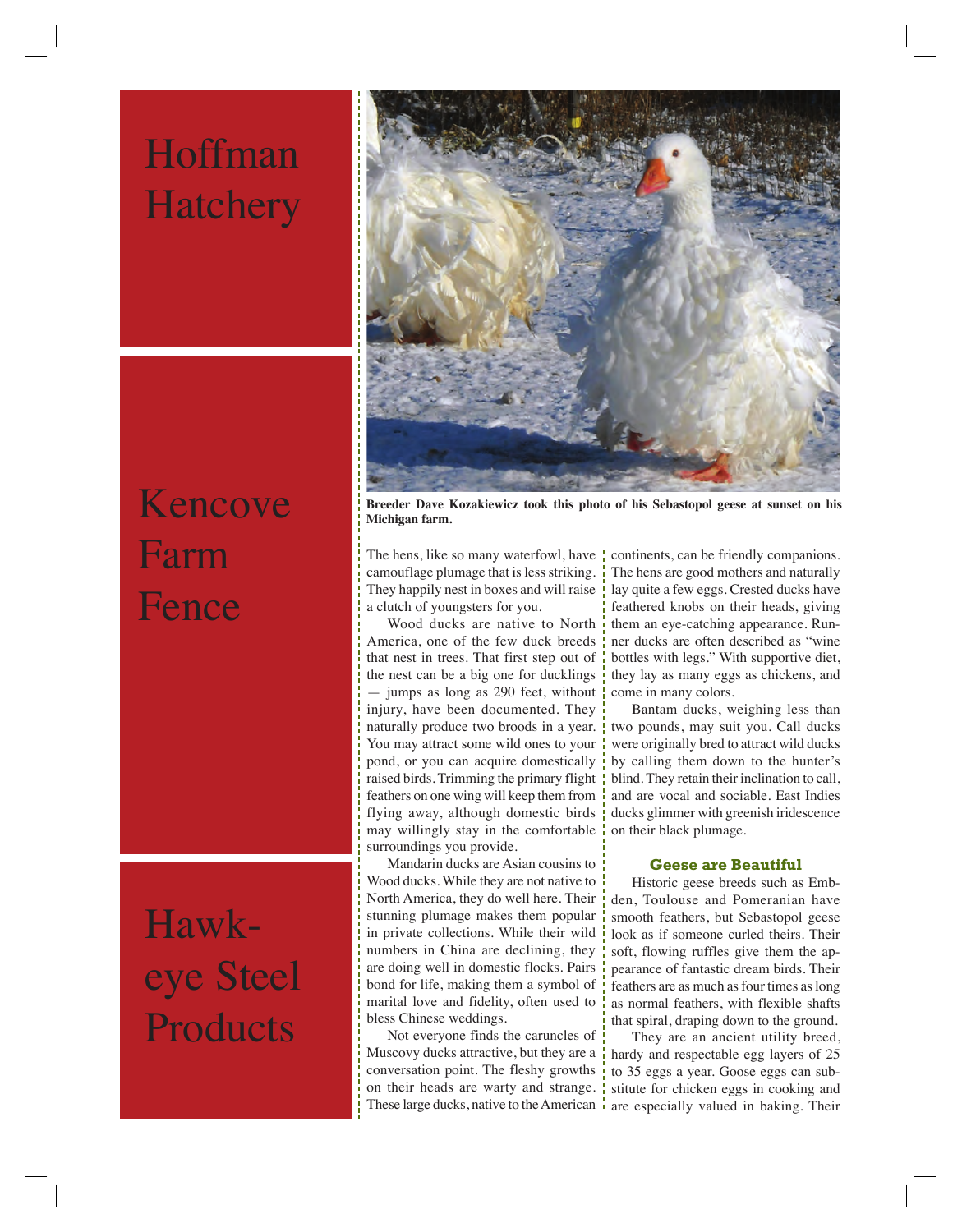albumen is heavier than that of chicken eggs, so don't bother trying to get them to whip up light.

Sebastopols are considered medium geese, weighing 12 to 14 pounds at maturity, making them good table birds, if you are so inclined. They are gentle and enjoy human companionship. Keep them away from aggressive birds. They enjoy bathing those lovely feathers in clean water.

All waterfowl feathers and down make the warmest insulation, both for the bird and for clothing and bedding. No man-made product is as good as goose down and feathers. Geese stay warm in the harshest winter weather, but the loose feathering of Sebastopols makes them appreciate protection when it's especially cold, wet and windy.

Don't worry about them flying away. Those long, curly feathers are useless for flying. Like all geese, they mate for the duration, which may well be for life. They love raising a family and will happily adopt youngsters of other species. Give them a place to nest and you will have years of happy families.

#### **On Beyond Turkeys**

All turkeys are the same breed, but their different colors separate them as varieties. Royal Palm turkeys have striking white and black markings. And while Royal Palms have been selected for their beauty, they did not lose their ability to forage for themselves. Royal Palm turkeys will also raise their own poults for you.

Wild turkeys are plentiful around the U.S. now, having made a recovery from being hunted into extinction in many areas. If you keep domestic turkeys, you may find a wild male eager to join your flock for a season. Farmers of the past generally welcomed such interlopers, for their contribution to the vitality of the flock. The offspring won't retain the distinctive coloring of Royal Palms, but that may not be important to you. All turkeys are sociable and companionable with people.

Royal Palm turkeys are relatively small, with toms topping out at around 22 pounds and hens around 12 pounds. They are good table birds, if you find yourself with more than you want.

*Christine Heinrichs is the author of How to Raise Chickens and How to raise Poultry, published by Voyageur Press.* 

### McMurray Hatchery

### Zellwin Farms Co

 $H = 800$